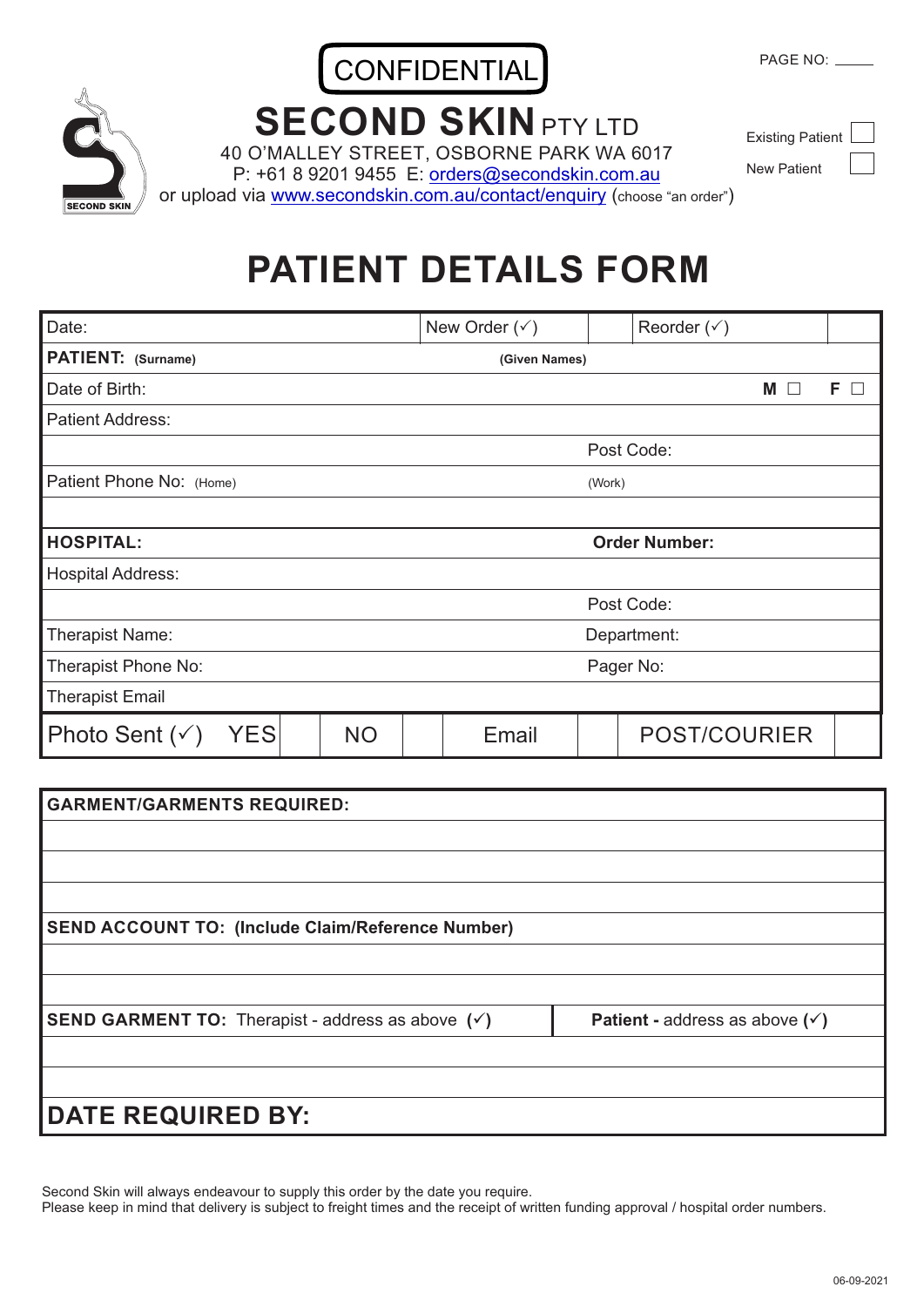| <b>SECOND SKIN PTY LTD</b><br>40 O'Malley Street<br><b>OSBORNE PARKWA 6017</b>                                                              |                              |             | E: orders@secondskin.com.au PAGE NO: __       |   |              |
|---------------------------------------------------------------------------------------------------------------------------------------------|------------------------------|-------------|-----------------------------------------------|---|--------------|
|                                                                                                                                             |                              |             | <b>CONFIDENTIAL</b>                           |   |              |
|                                                                                                                                             |                              |             | <b>TIGHTS PRESCRIPTION FORM</b>               |   |              |
| <b>CLIENT</b><br><b>SECOND SKIN</b>                                                                                                         |                              |             | M<br>$\Box$ F                                 |   |              |
| SURNAME:                                                                                                                                    |                              |             | GIVEN NAME: ____________<br>DATE:             |   |              |
| Black $\Box$<br><b>Colour:</b> Light $\Box$<br>Dark $\Box$                                                                                  |                              |             | Diagnosis:<br>Lymphoedema<br><b>Burns</b>     |   |              |
| Powersoft available Dark and Black only                                                                                                     |                              |             | Trauma $\Box$<br>Vascular Insufficiency       |   |              |
| My Second Skin range-feature colour L                                                                                                       |                              |             |                                               |   |              |
| Purple/Green/Pink/Blue/Yellow/White/Red/Orange                                                                                              |                              |             | Left (Print colour choice clearly)            |   |              |
| Purple/Green/Pink/Blue/Yellow/White/Red/Orange                                                                                              |                              |             | Right (Print colour choice clearly)           |   |              |
| Choose one colour per garment only *Please choose carefully as garments cannot be exchanged/returned for change of mind or incorrect choice |                              |             |                                               |   |              |
| 1. Style                                                                                                                                    |                              |             | 7. Ankle                                      | L | R            |
| Single leg                                                                                                                                  |                              |             | Centre front vertical seam (preferred option) |   |              |
| Two leg                                                                                                                                     |                              |             | Ankle crease seam                             |   |              |
| One and a half leg                                                                                                                          |                              |             | Dorsal ankle gusset:                          |   |              |
| Stump support                                                                                                                               |                              |             | - Shimmer                                     |   |              |
| Panty girdle                                                                                                                                |                              |             | - Powernet                                    |   |              |
| Flap tight                                                                                                                                  |                              | - Powersoft |                                               |   |              |
| Hernia support                                                                                                                              |                              |             | - Single hydrophobic                          |   |              |
| Scrotal support                                                                                                                             |                              |             | - Double hydrophobic                          |   |              |
| All in one (see all in one form)                                                                                                            |                              |             | - Hydrophobic lining                          |   |              |
| 2. Fabric                                                                                                                                   |                              |             | 8. Toes                                       | L | R            |
| Powernet                                                                                                                                    |                              |             | Closed                                        |   |              |
| Powersoft                                                                                                                                   |                              |             | Japanese toe                                  |   |              |
| Shimmer                                                                                                                                     |                              |             | Foot glove                                    |   |              |
| Single hydrophobic                                                                                                                          |                              |             | Stirrups                                      |   |              |
| Double hydrophobic                                                                                                                          |                              |             | 9. Zips - Lower Body                          | L | R            |
| 3. Crotch                                                                                                                                   |                              |             | None in legs                                  |   |              |
| Open                                                                                                                                        |                              |             | Waist to thigh high                           |   |              |
| Closed                                                                                                                                      | Full length curved into foot |             |                                               |   |              |
| Fly front                                                                                                                                   |                              |             | Below knee - straight medial to ankle         |   |              |
|                                                                                                                                             | L                            | R           | Below knee - straight lateral to ankle        |   |              |
| Above knee                                                                                                                                  |                              |             | Below knee - curved medial into foot          |   |              |
| Ankle length                                                                                                                                |                              |             | Below knee - curved lateral into foot         |   |              |
| Including feet                                                                                                                              |                              |             | 10. Reinforcing                               | L | $\mathsf{R}$ |
| 5a. Knee Gusset                                                                                                                             | L                            | R           | Shimmer                                       |   |              |
| Posterior knee gusset - shimmer                                                                                                             |                              |             | Powernet                                      |   |              |
| Knee flexion gusset - all shimmer                                                                                                           |                              |             | Powersoft                                     |   |              |
| Knee flexion gusset - powernet anterior                                                                                                     |                              |             | Sole                                          |   |              |
| Knee flexion gusset - powersoft anterior                                                                                                    |                              |             | Sole leather                                  |   |              |
| Knee flexion gusset - all single hydrophobic                                                                                                |                              |             | Heel                                          |   |              |
| Knee flexion gusset - all double hydrophobic                                                                                                |                              |             | Dorsum of foot                                |   |              |
| 5b. Hydrophobic Lining - Knee                                                                                                               |                              |             | Lower leg - anterior                          |   |              |
| (a) anterior<br>(b) posterior                                                                                                               |                              |             | Lower leg - posterior<br>Full leg - anterior  |   |              |
| (c) circumferential                                                                                                                         |                              |             | Full leg - posterior                          |   |              |
| 6. Dressing Assist                                                                                                                          |                              |             | 11. Additional Options                        |   |              |
| Zip tab                                                                                                                                     |                              |             | Colostomy site with hole and zip access       |   |              |
| Zip looper                                                                                                                                  |                              |             | Shaped abdomen                                |   |              |
| Leather assist                                                                                                                              |                              |             | Pregnancy panel                               |   |              |
|                                                                                                                                             |                              |             | Soft braces with velcro closure               |   |              |
|                                                                                                                                             |                              |             |                                               |   |              |
| Note any further design options you require. Call our design department in Perth (08 9201 9455) for any queries                             |                              |             |                                               |   |              |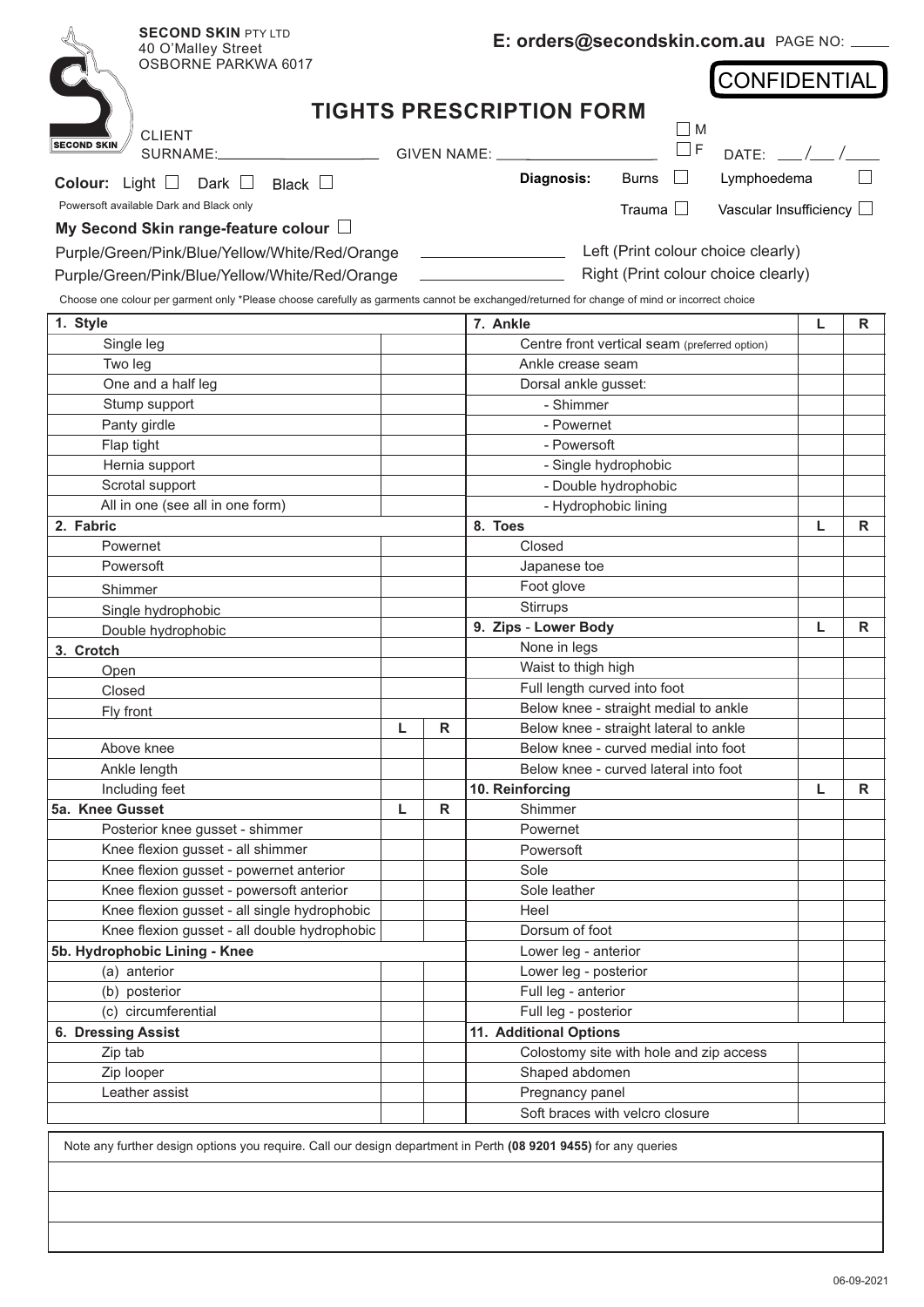Page No \_\_\_\_\_\_\_\_\_